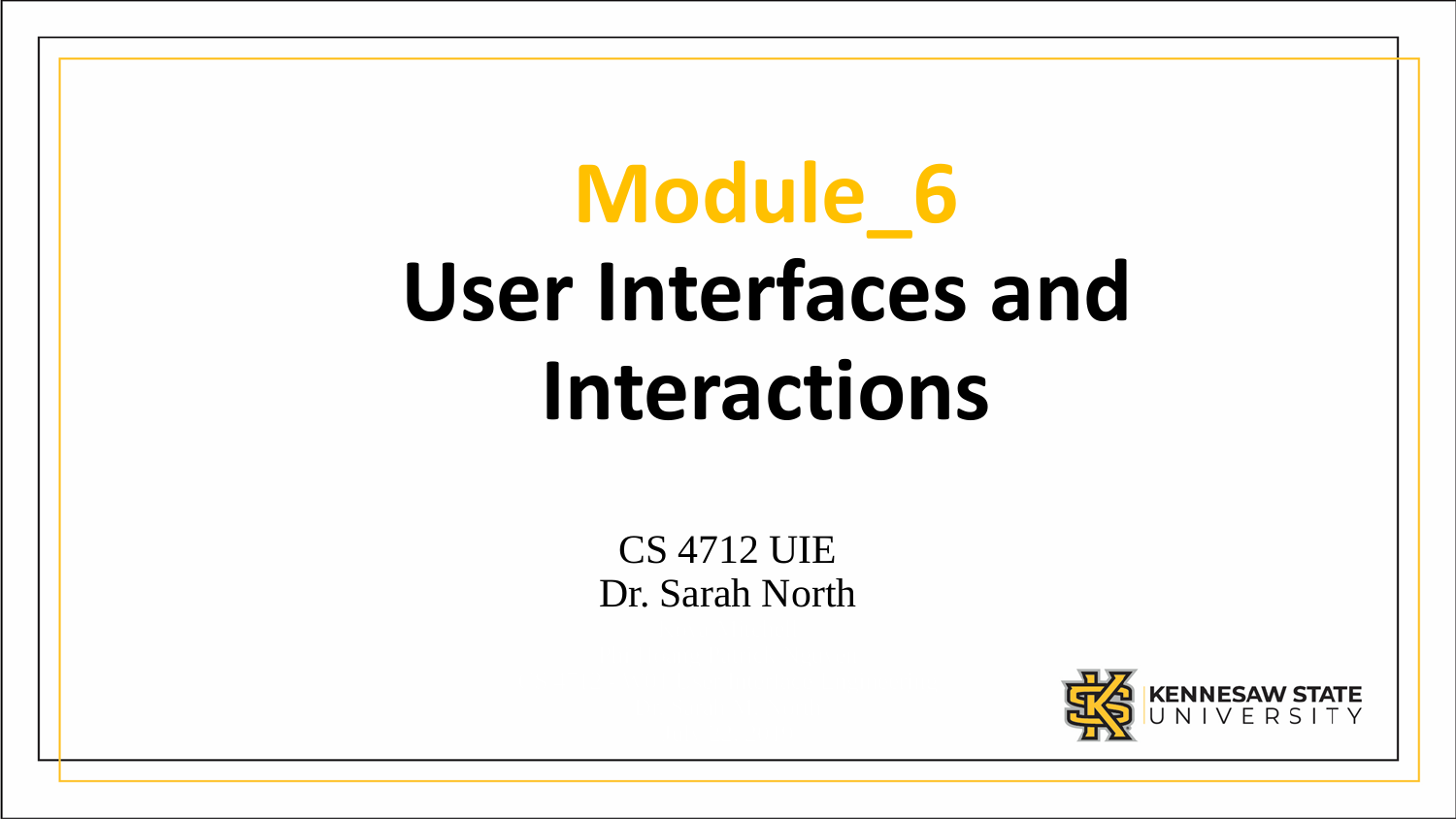### **Introduction and background**

- Past decades, the art of how people have been interacting amongst each other has been changing at an increasing rate
	- $\circ$  this is all due to the results in the waves of successful research in *Human-Computer Interaction* (HCI)
- Every new model of computers, cellular devices, or any Internet of Things devices (IoT) the process of computing at a fundamental level is changed

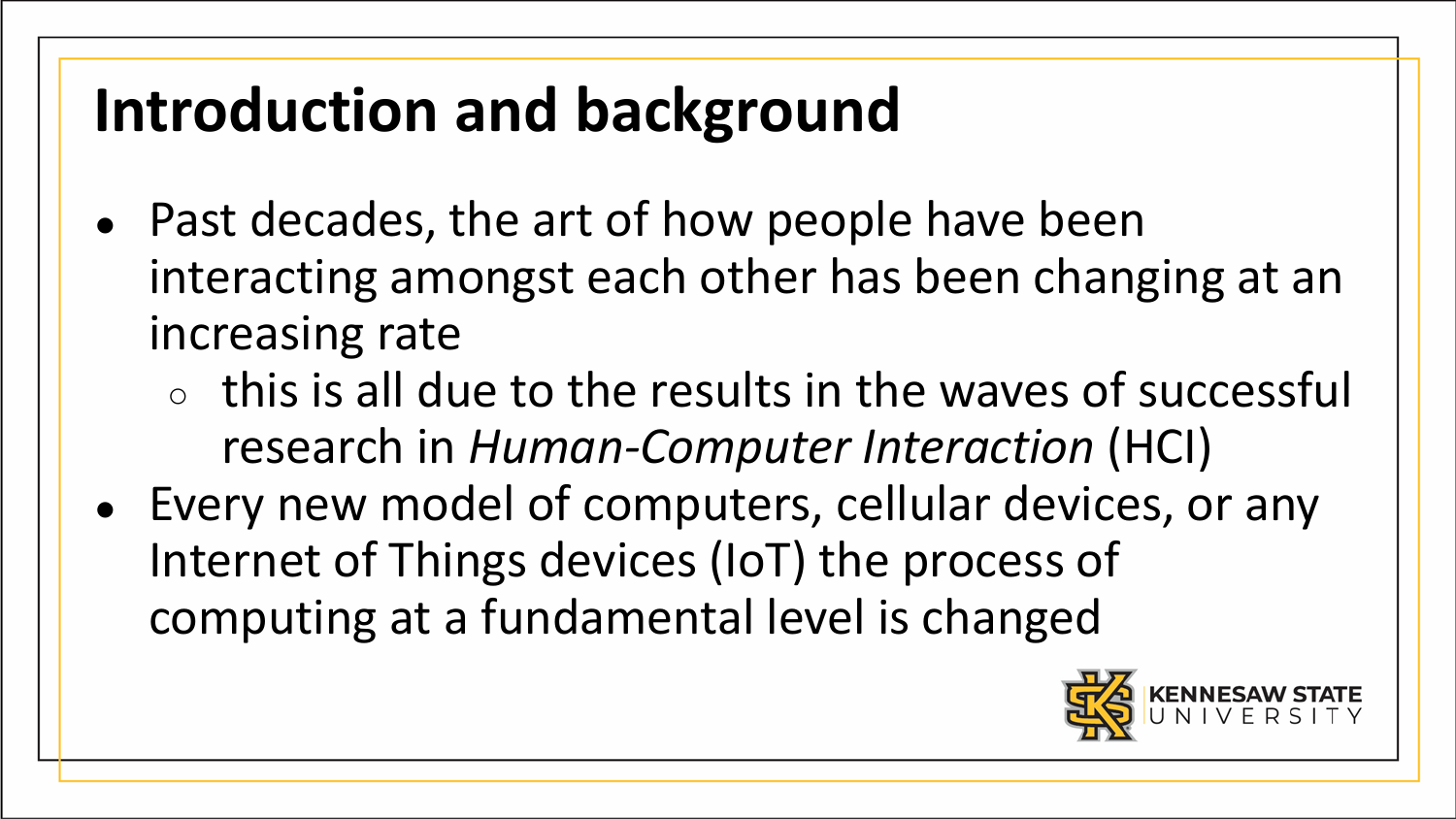#### **Interface and Interaction**

- UI stand for user interface designer.
	- UI designer are those who work on interface elements such as text field, text, button, etc.
- IxD stand for user interaction designer.
	- If  $\blacksquare$  IxD designers are those who charge of the websites/apps moving elements and interaction.

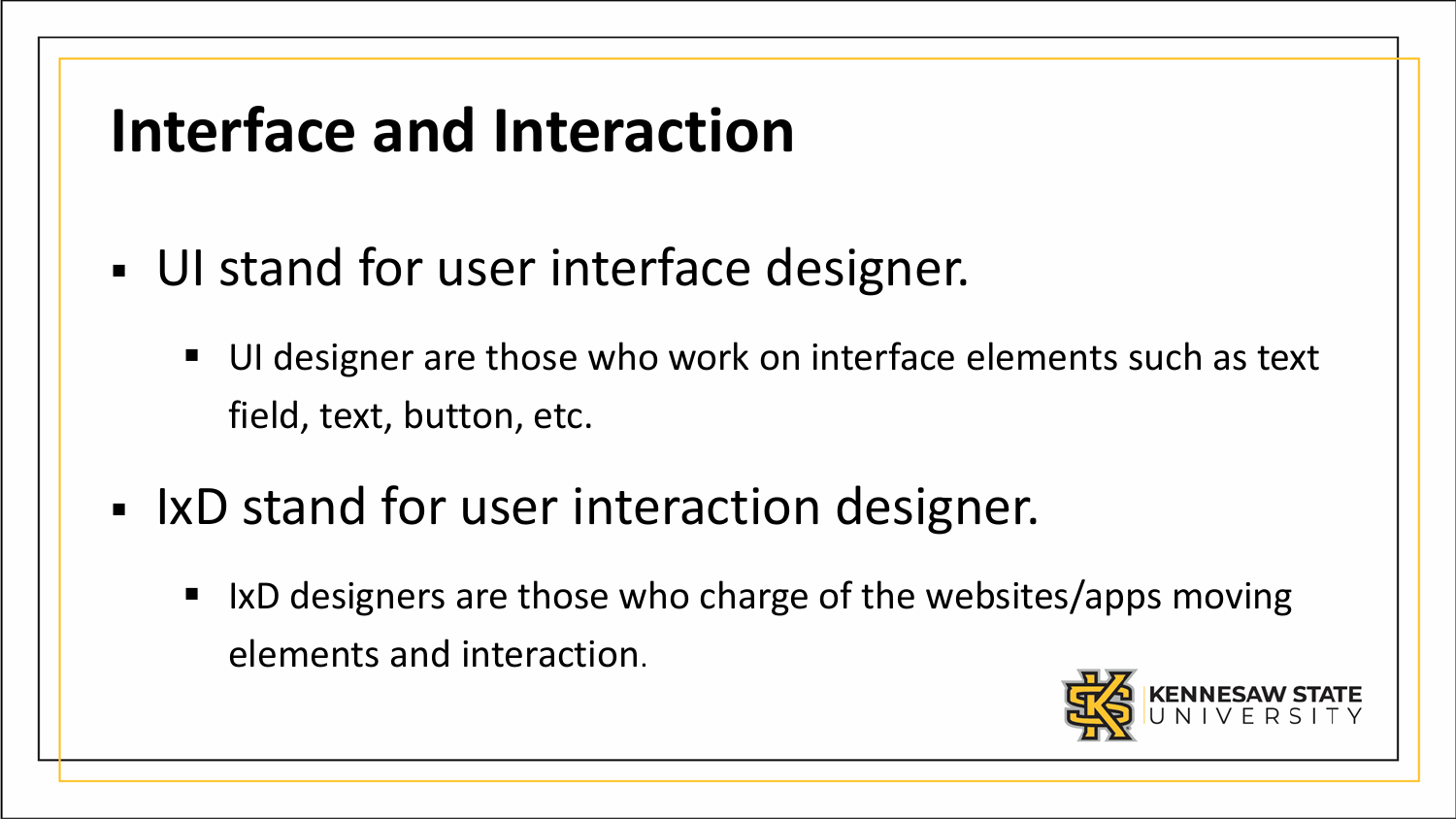Interaction Styles:

- Some common types interaction styles are:
	- Buttons
	- Touchscreens
	- Stylusus
	- Auditory

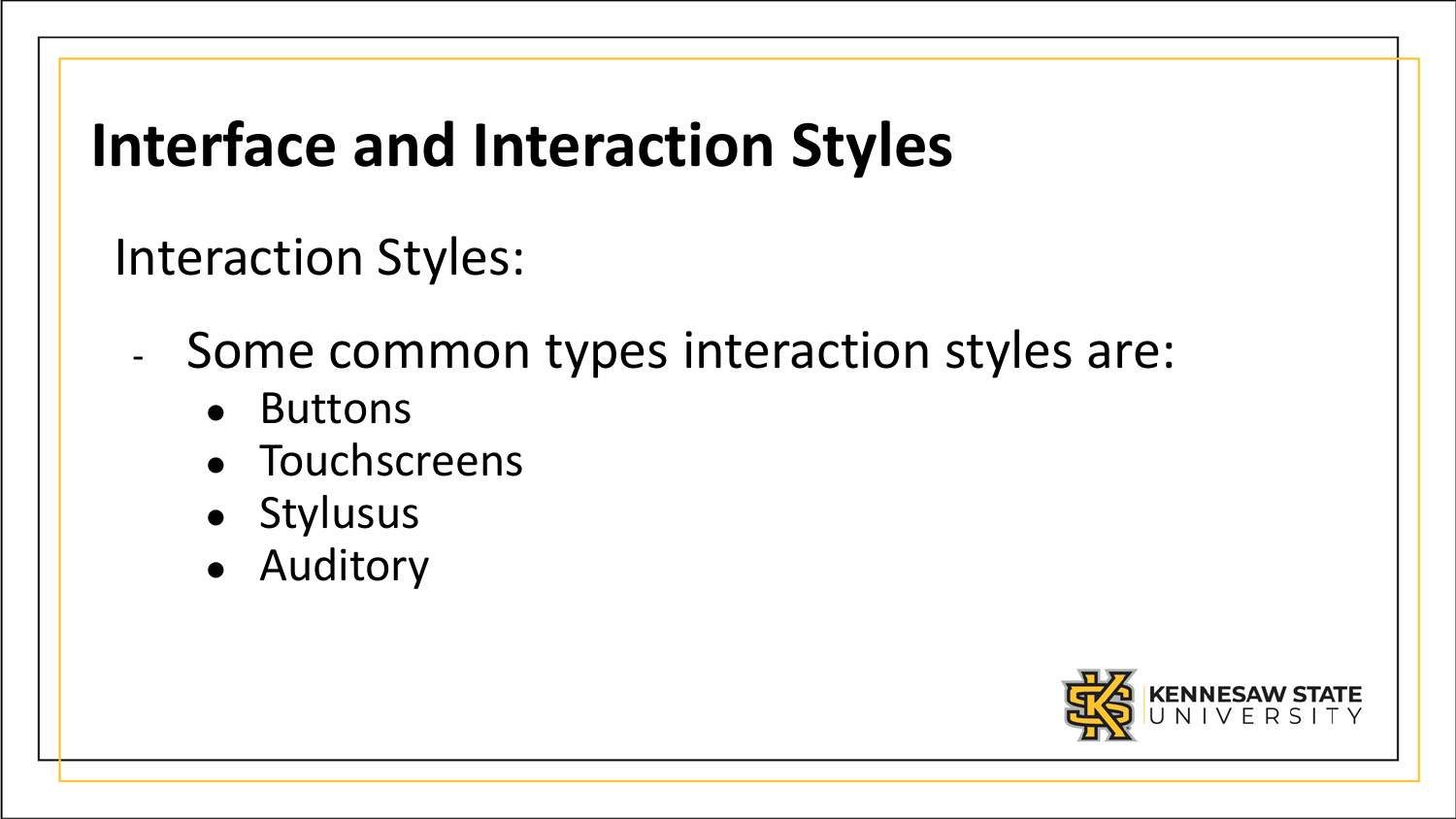Interaction Styles Advantages:

- Advantages that these interaction styles have:
	- **Buttons** Simple, Does exactly as told
	- **Touchscreens** Direct manipulation
	- **Stylus** More precise than touching with a finger
	- **Auditory** You only need voice to use

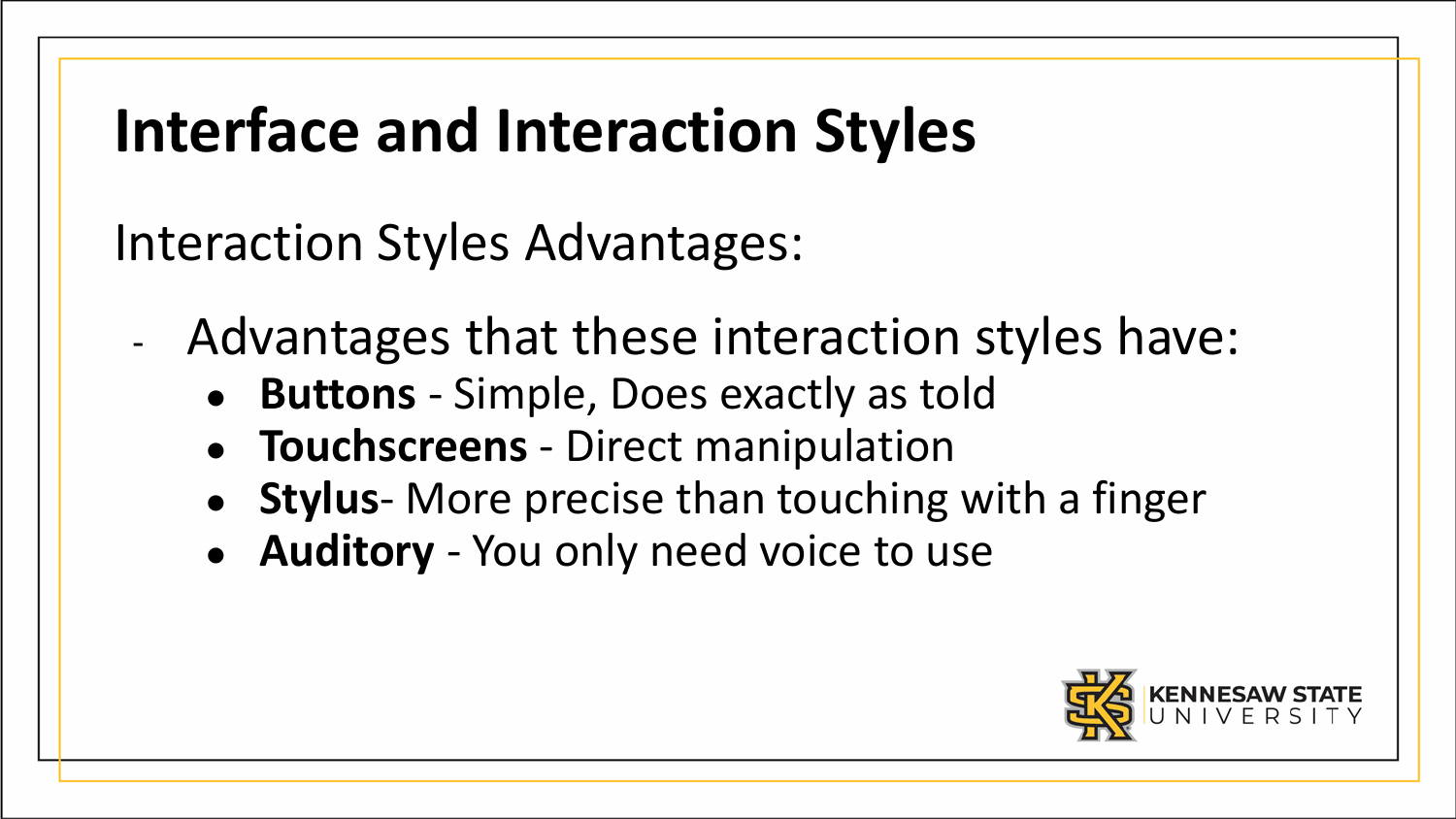Interaction Styles Disadvantages:

- Disadvantages that these interaction styles have:
	- Buttons Limited choices because of simplicity
	- Touchscreens Buggy finger sensor, skewed perspective of the screen could cause difficulty
	- Stylus It's a separate object from the device it's used for, There is a chance of losing it
	- Auditory Limited choices because of data

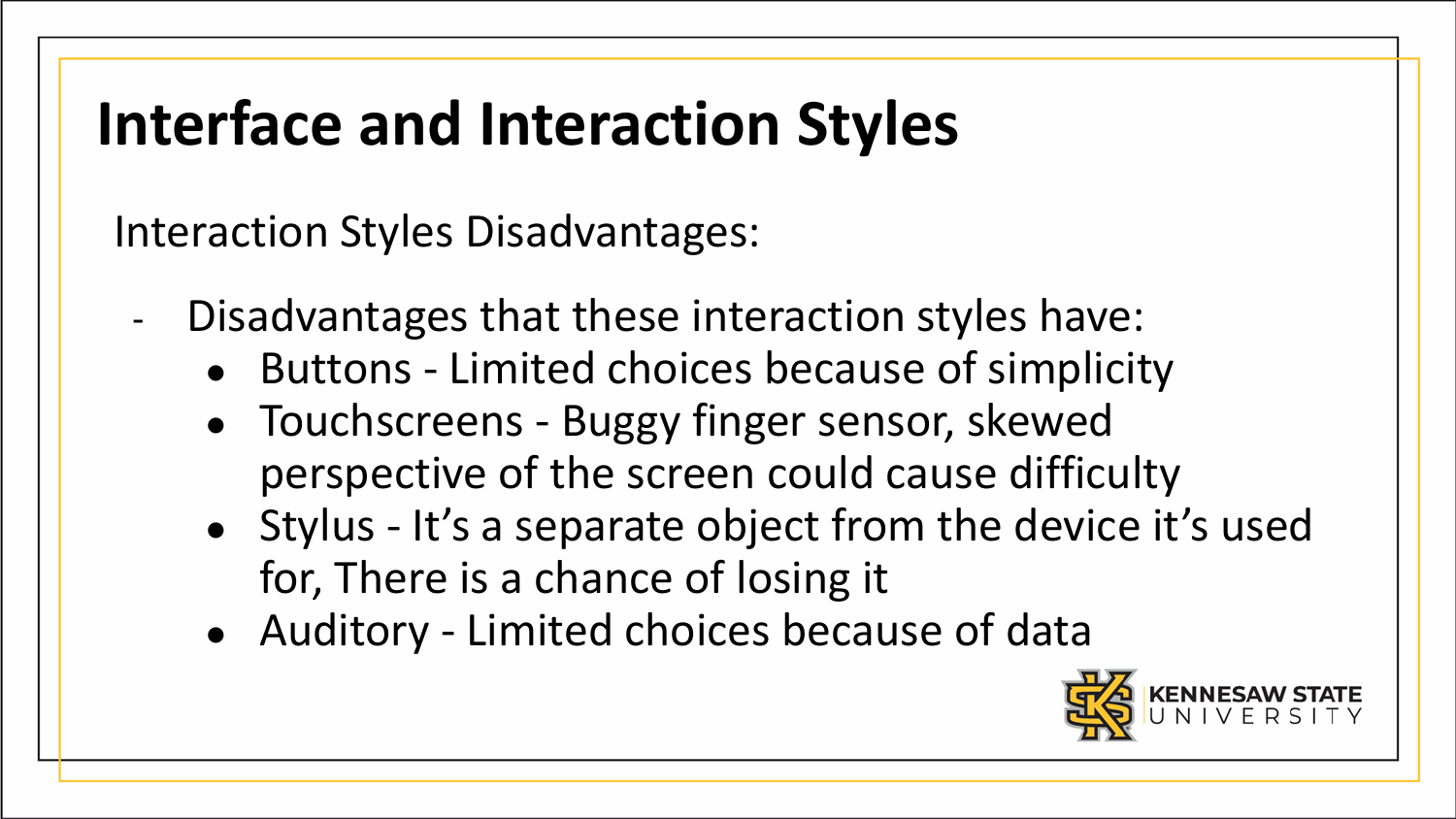#### Choosing a Style:

- All styles are fundamentally the same but they all won't be able to fulfil the same requirements that a user would want.
- Before choosing an interface style for any project it is important to make sure that the interface has the most minimal drawback when implemented into the project.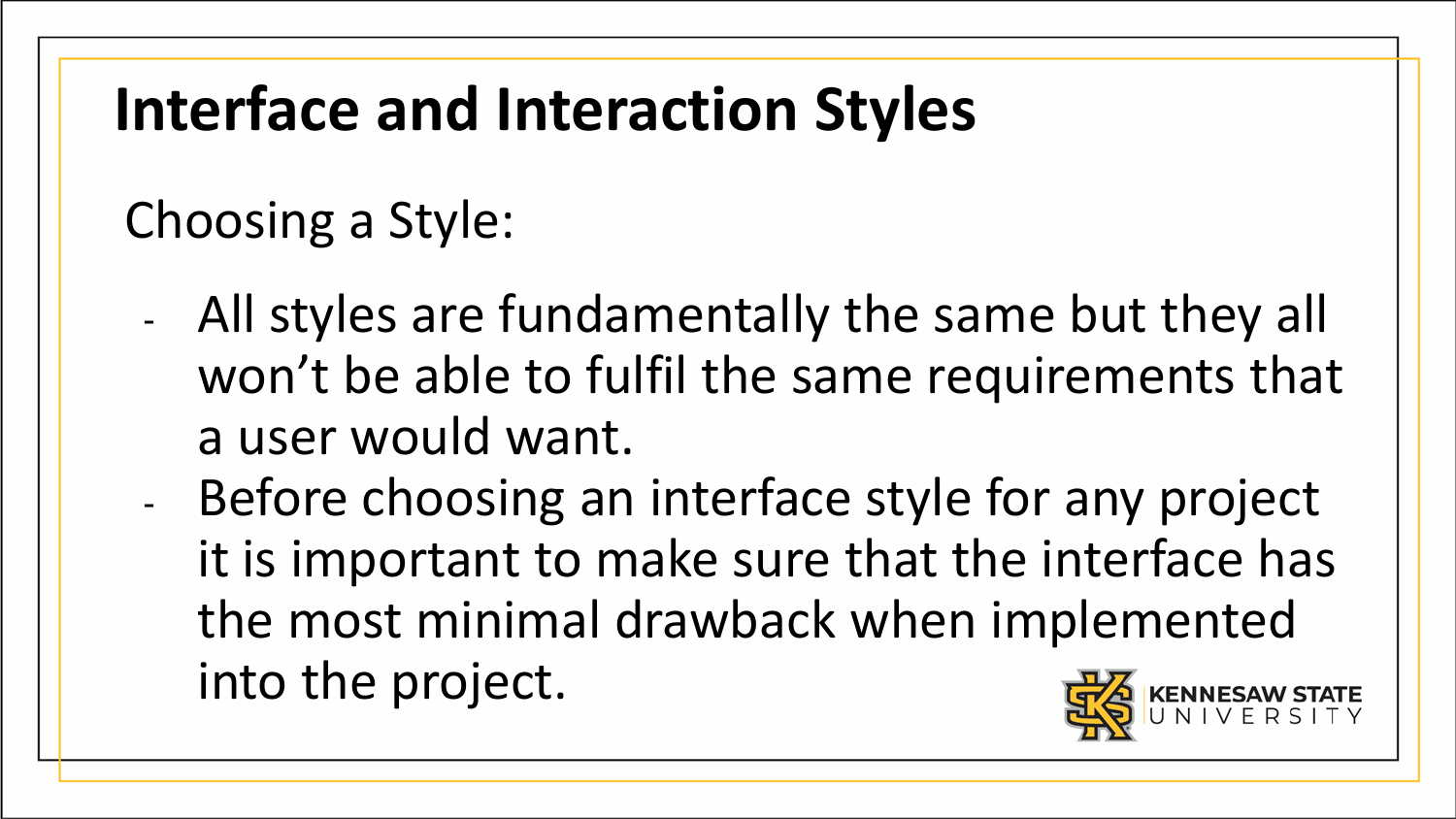#### **Characteristics:**

- Central theme in interface design.
- Direct manipulation are visibility of the object of interest, fast, reversible, incremental action, and replacement of complex command language syntax by direct manipulation of the object of interest.
- Continuous Visibility of objects and actions.
	- The System is portrayed as an extension of the real world.
	- 2. Action are rapid with visible display of results
	- 3. Use pointing device to directly manipulate visible objects on the screen
	- 4. Incremental actions are easily reversible.
	- 5. Physical procedures rather than complex syntax.

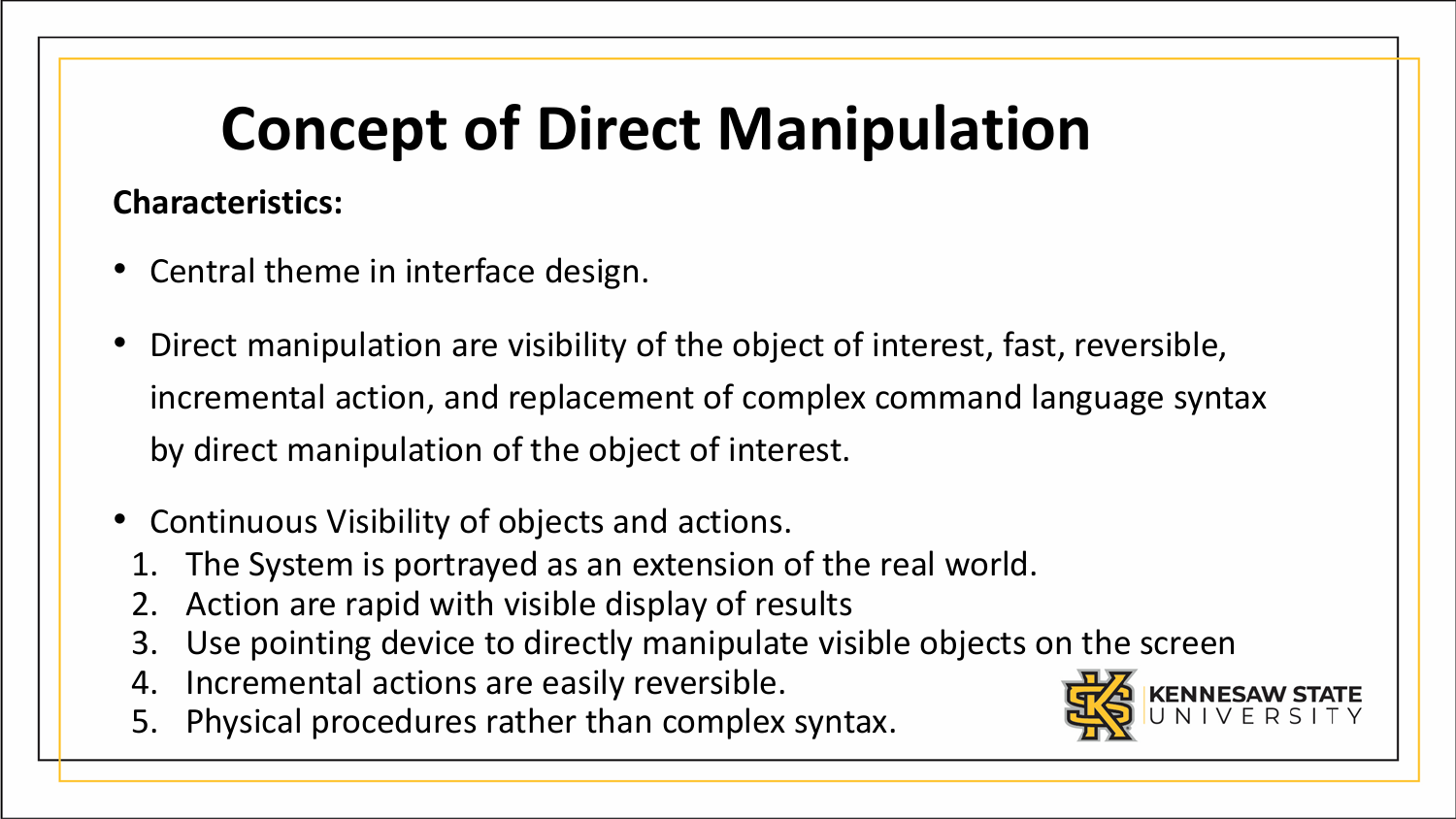Example:

#### **Computer-aided design:**

- Computer-aided design use a direct manipulation
- Manipulate the object of interest
- Problem solving by analogy to the real-world

#### **Office automation:**

- Apple Lisa System
- Microsoft Windows use a descendant
- Rapid and continuous graphical interaction

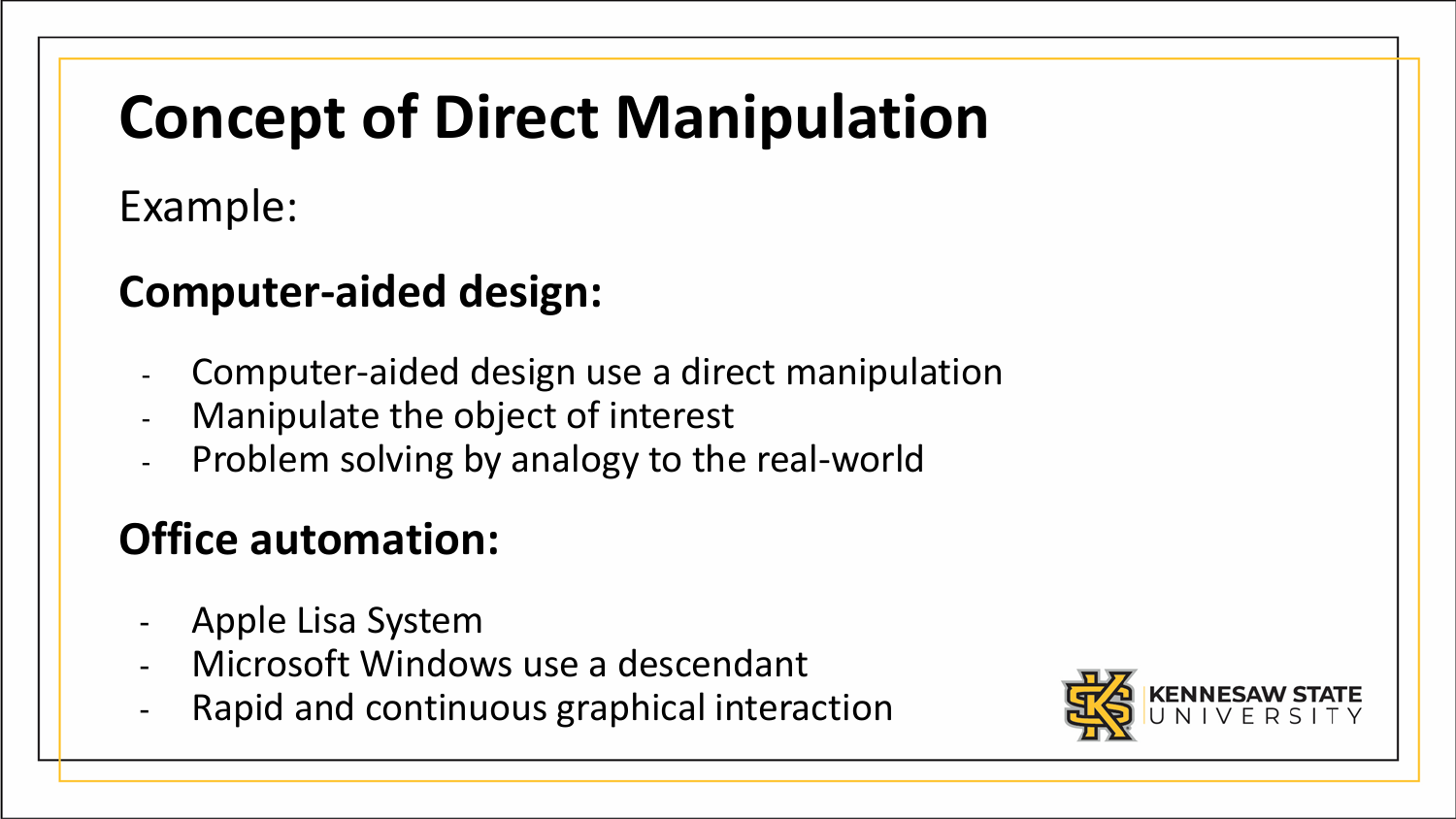Technologies that derive from the word processor:

- Integration: graphics, photographs.
- Desktop publishing software: newsletters, reports, brochure, books
- Slide-presentation software
- Hypermedia environments and the Web
- Grammar checkers
- Spell checkers
- Document assemblers such as contracts

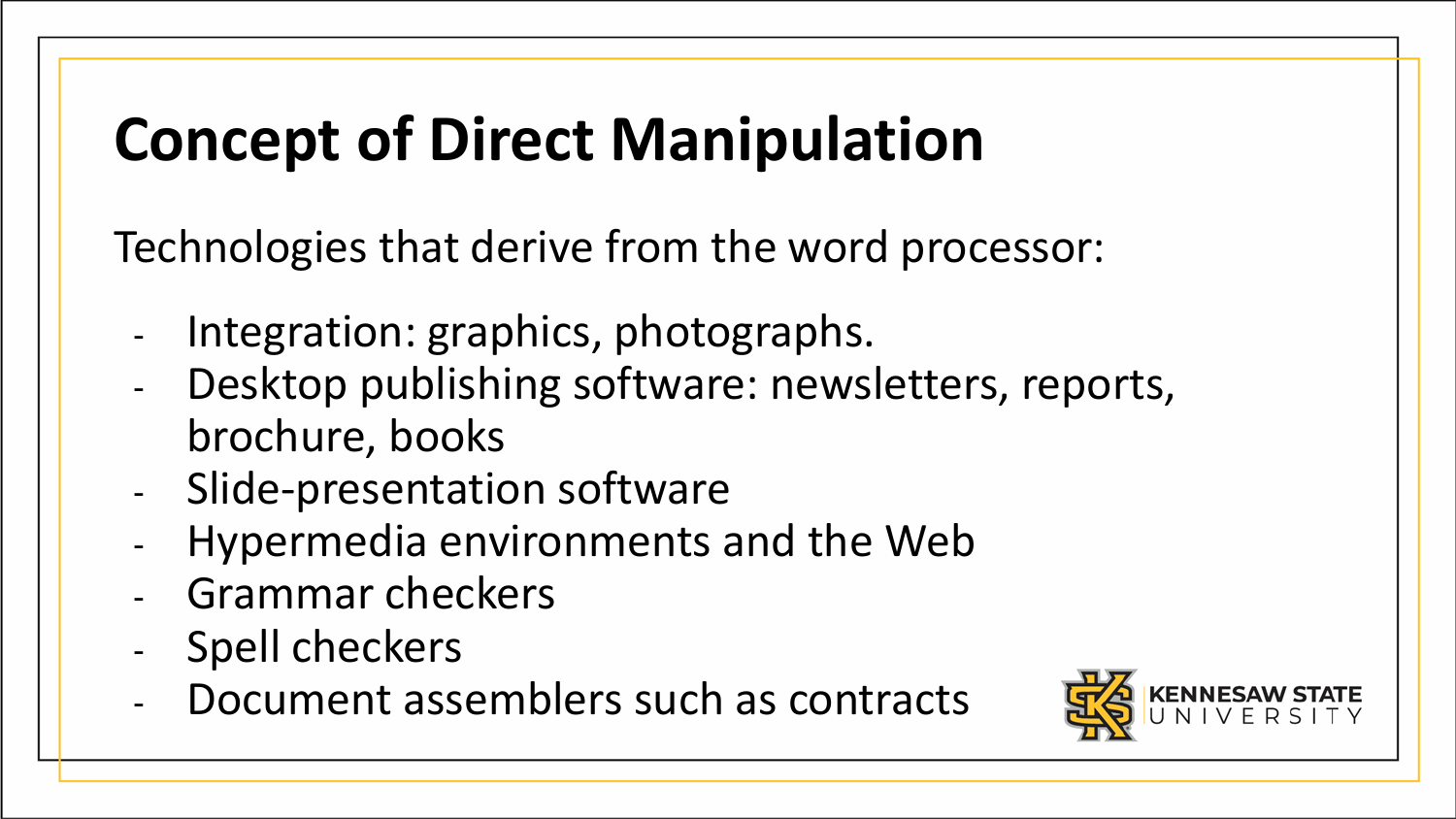#### **Advantages:**

- 1. Presents task concepts visually
- 2. Easy to learn
- Easy to retain
- 4. Encourage exploration
- 5. More natural
- 6. Exploits visual / spatial cues
- 7. Symbols recognized faster than text

#### **Disadvantages:**

- 1. Hard to make coding
- 2. Greater design complexity controls and basic alternatives must be chosen from a pile of choices
- 3. Require graphics pointing devices
- 4. Lack of experimentally-derived design guidelines
- 5. Not familiar: Symbolic representation may not be as familiar as words or numbers.
- 6. Inconsistencies in technique: Differences in techniques

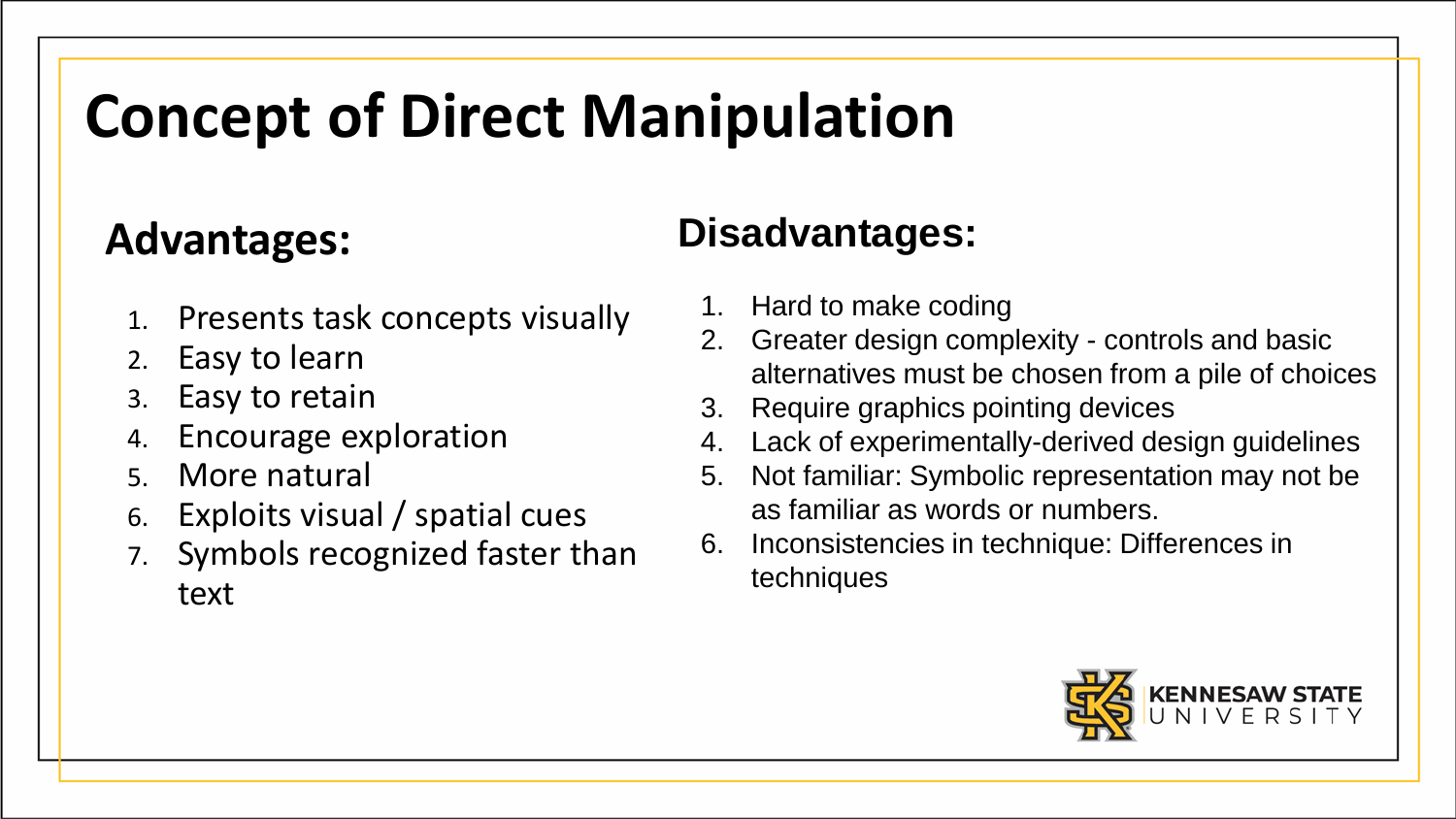- -There are many various different principles when designing a user interface
	- -Some steps are unnecessary in the grand scheme of things but there are some main principles that are very important.
- -These main principles are a staple in designing a good and well received interface.

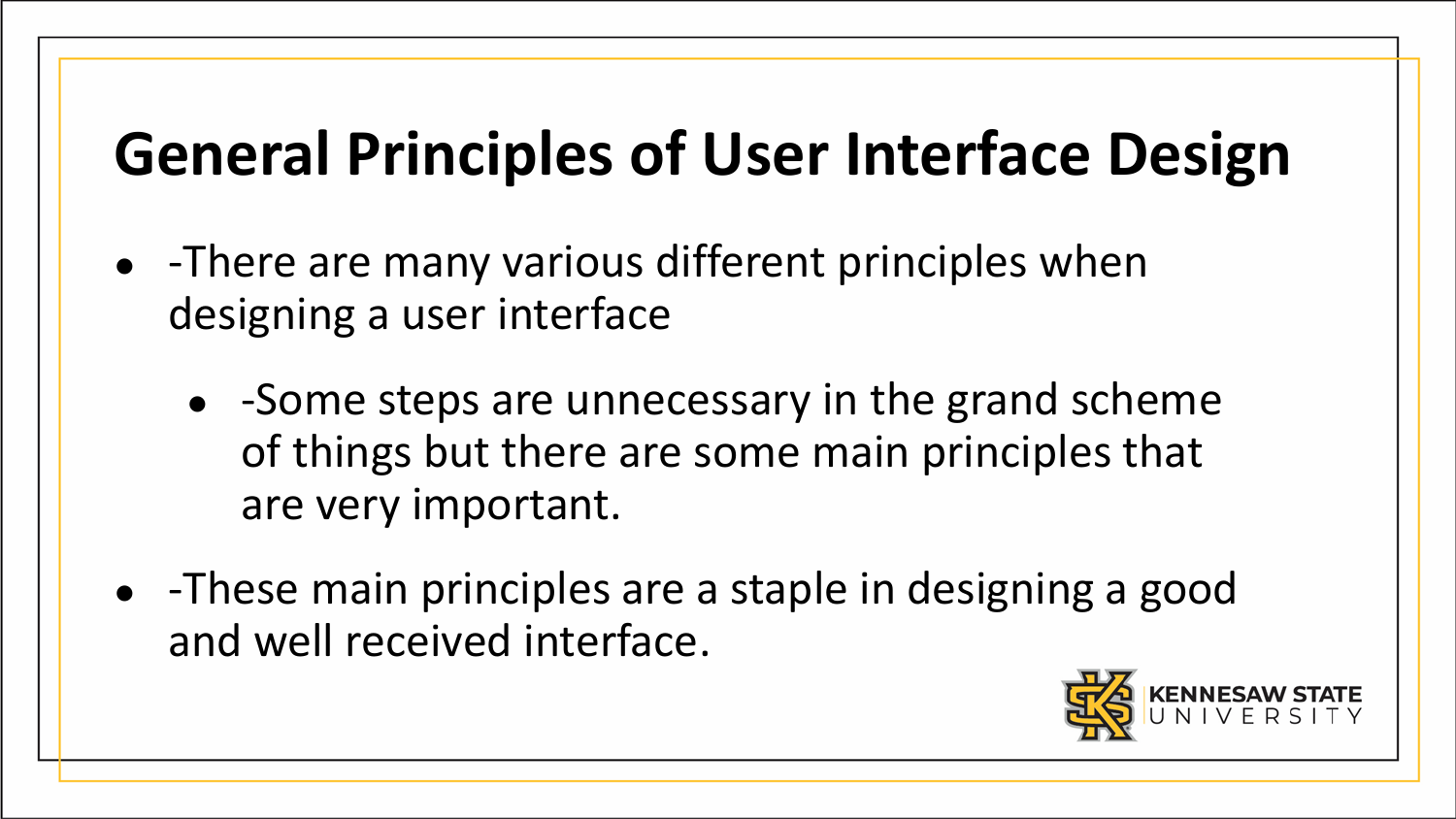#### **#1. Simplicity**

- -Some of the best interfaces are simple and to the point.
- Having a more simple interface will help the user understand and navigate the interface
- Simple interfaces avoid unnecessary elements and are clear in the language they use.
	- Simple interfaces are almost invisible to the user, allowing for a more common sense choice.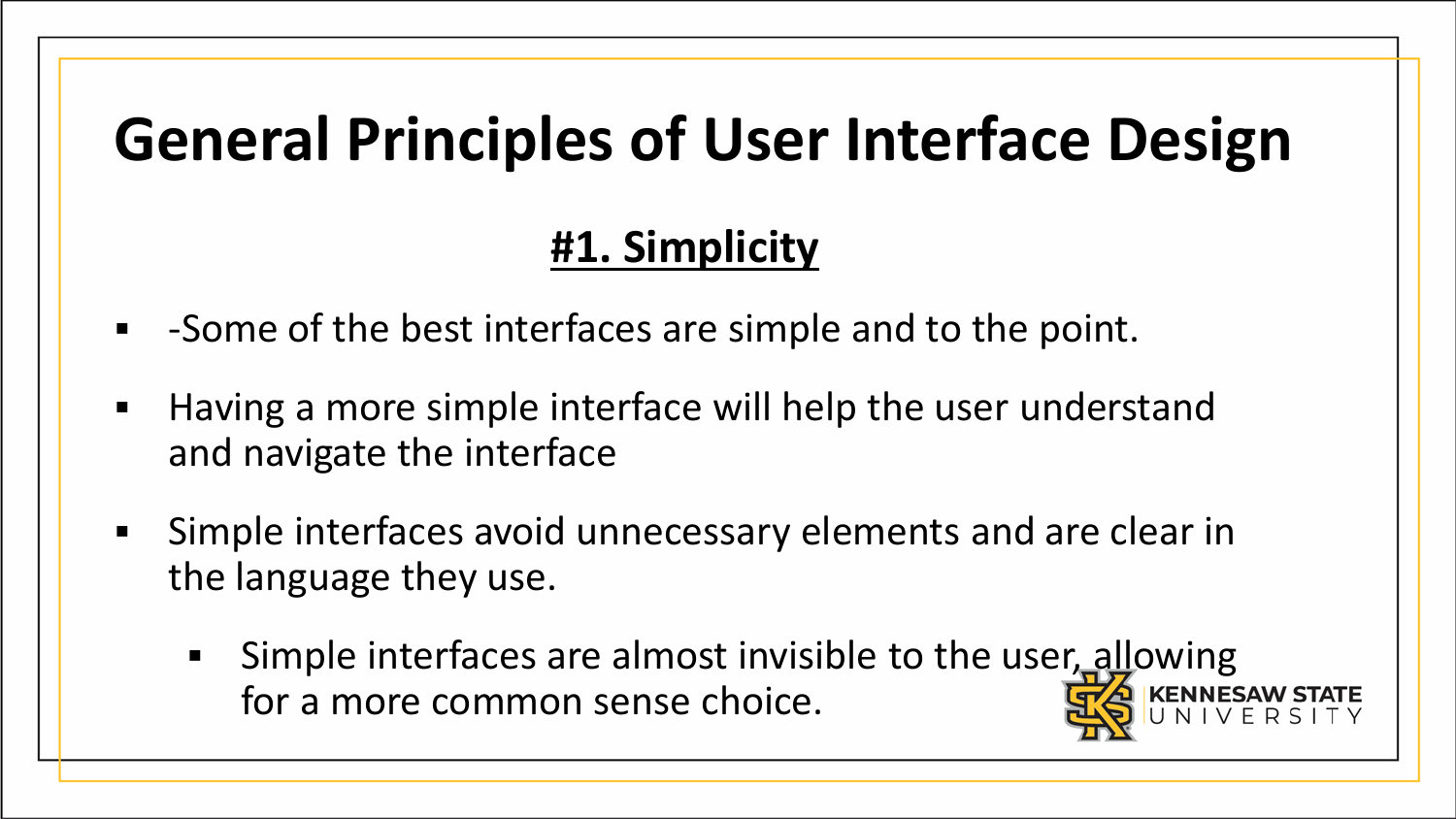# **General Principles of User Interface Design #2. Consistency**

- Using more elements that are common to one another in a User Interface will make the users feel more comfortable.
- The users will also be able to get tasks done much more quickly
- it will also be very important to create patterns in language as well as layouts and designs throughout the interface to assist with efficiency.
- Once the user learns how to complete a task, they will be able to do that again throughout the interface.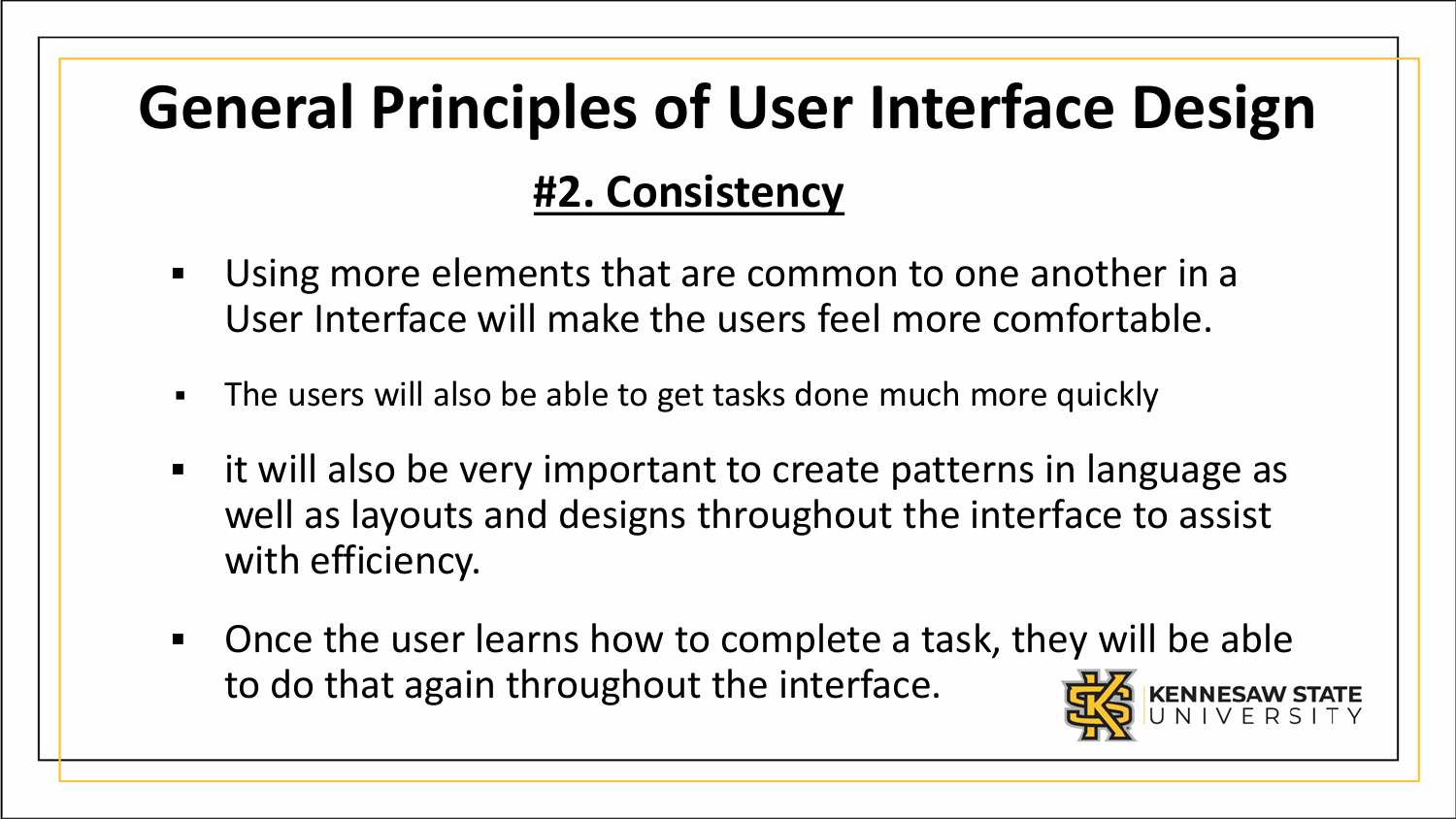### **General Principles of User Interface Design** *#3. Compatibility*

- -"Know the user"
- -Design the interface to fit what the user will use it for and how the user will use it.
	- **-** -The structure and flow of functions should allow an easy transition throughout all the tasks in the interface.
	- $\blacksquare$  -There should be compatibility throughout platforms allowing the user to use the interface on various different platforms without any major design/layout changes.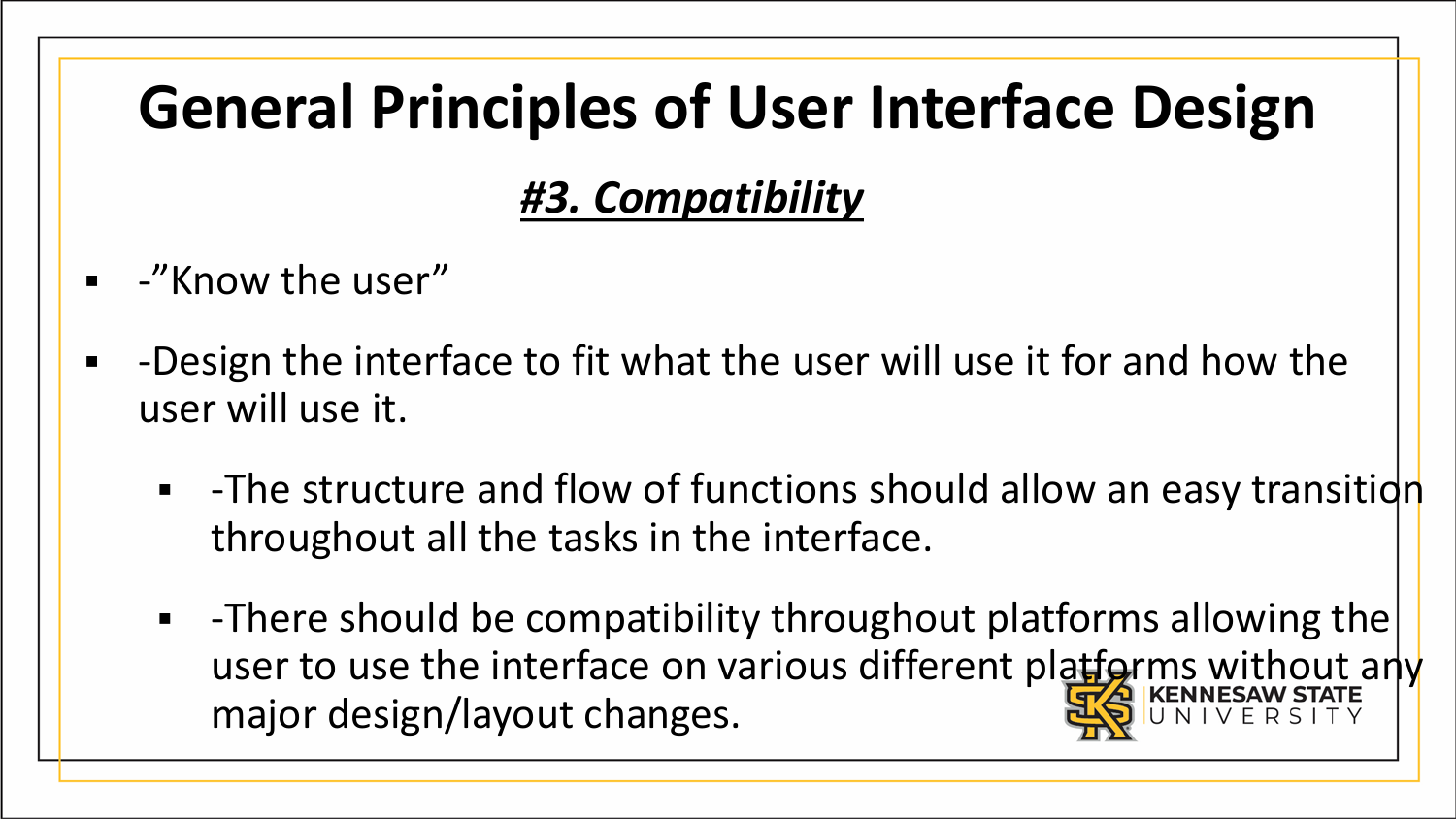#### *#4. Control*

- The user must be in complete control over the interface.
- **There should be no interruptions or errors when the user is** controlling the interface.
- Actions should be a result from the user explicitly requesting an activity to be performed.

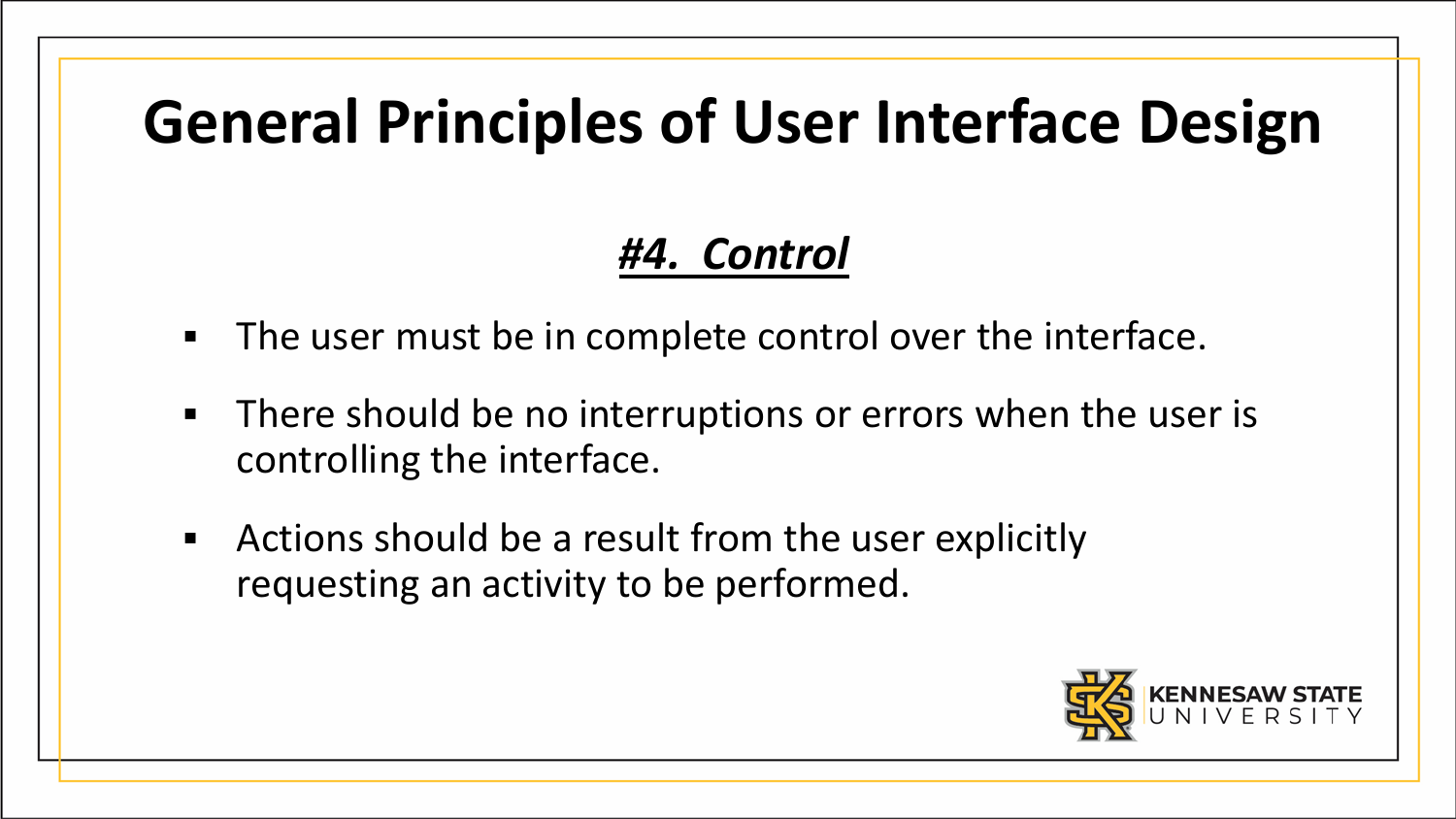#### **#5. Recovery**

- A user should be able to retract any or all actions that they chose to do with ease.
	- This will allow the user to return to the right track or previous step without any real loss in progress.
- The user should not be locked into a decision permanently.
- Recovery should be an obvious choice.

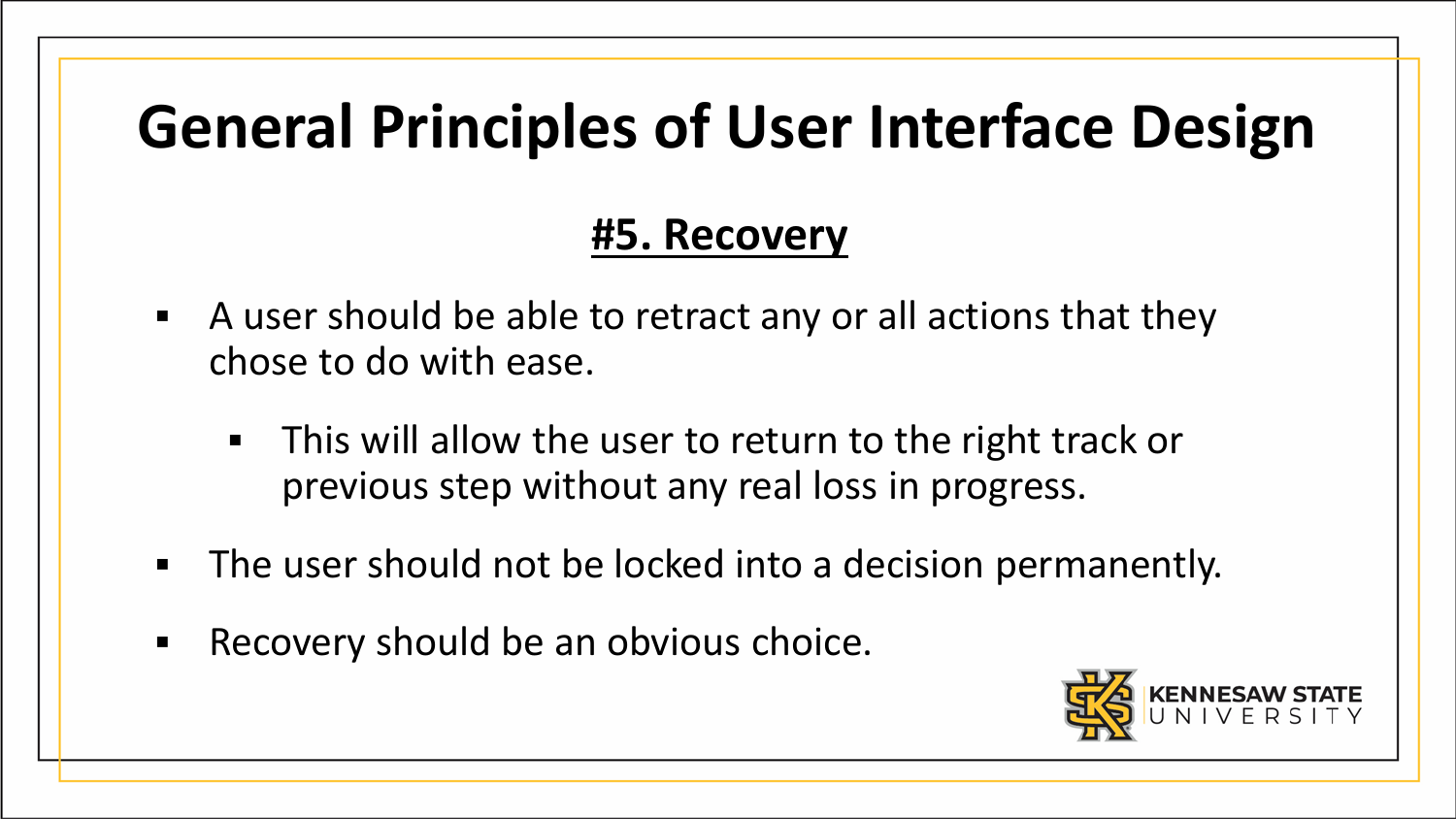#### *#6. Feedback*

- **This is very important because it will relay to the user if they** actually clicked that button or if the interface is actually responding.
- This can be done by having a sound go off when an action is complete or have a color change.
- **The user need to know if their actions are being received and** recorded.

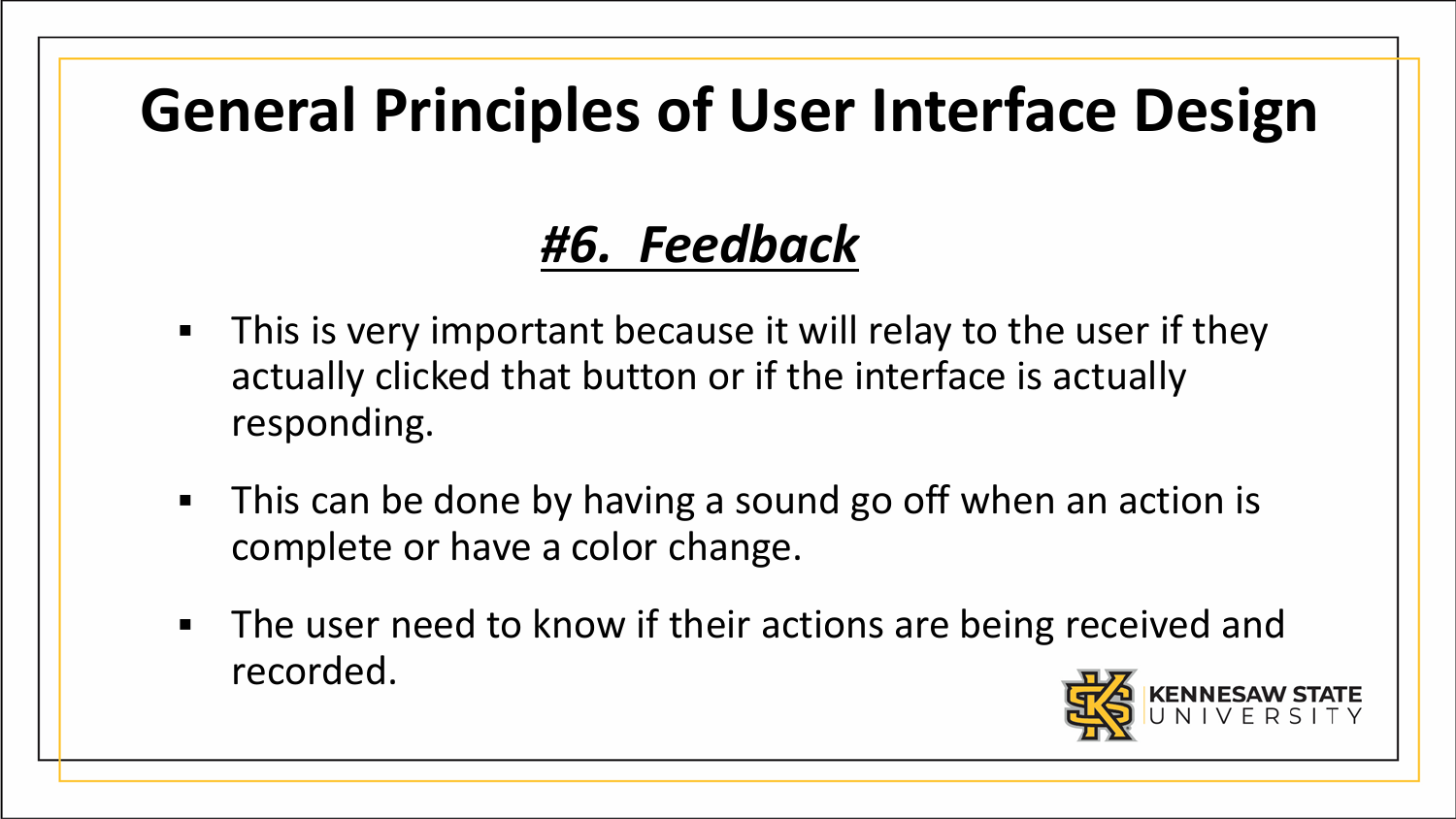#### *#7. Efficiency*

- Make sure the user will complete their task in the most efficient way possible.
- Make sure that there are no unneeded steps to reach a goal.
- Transitions should be smooth and concise, allowing for the user to continue without any interruptions.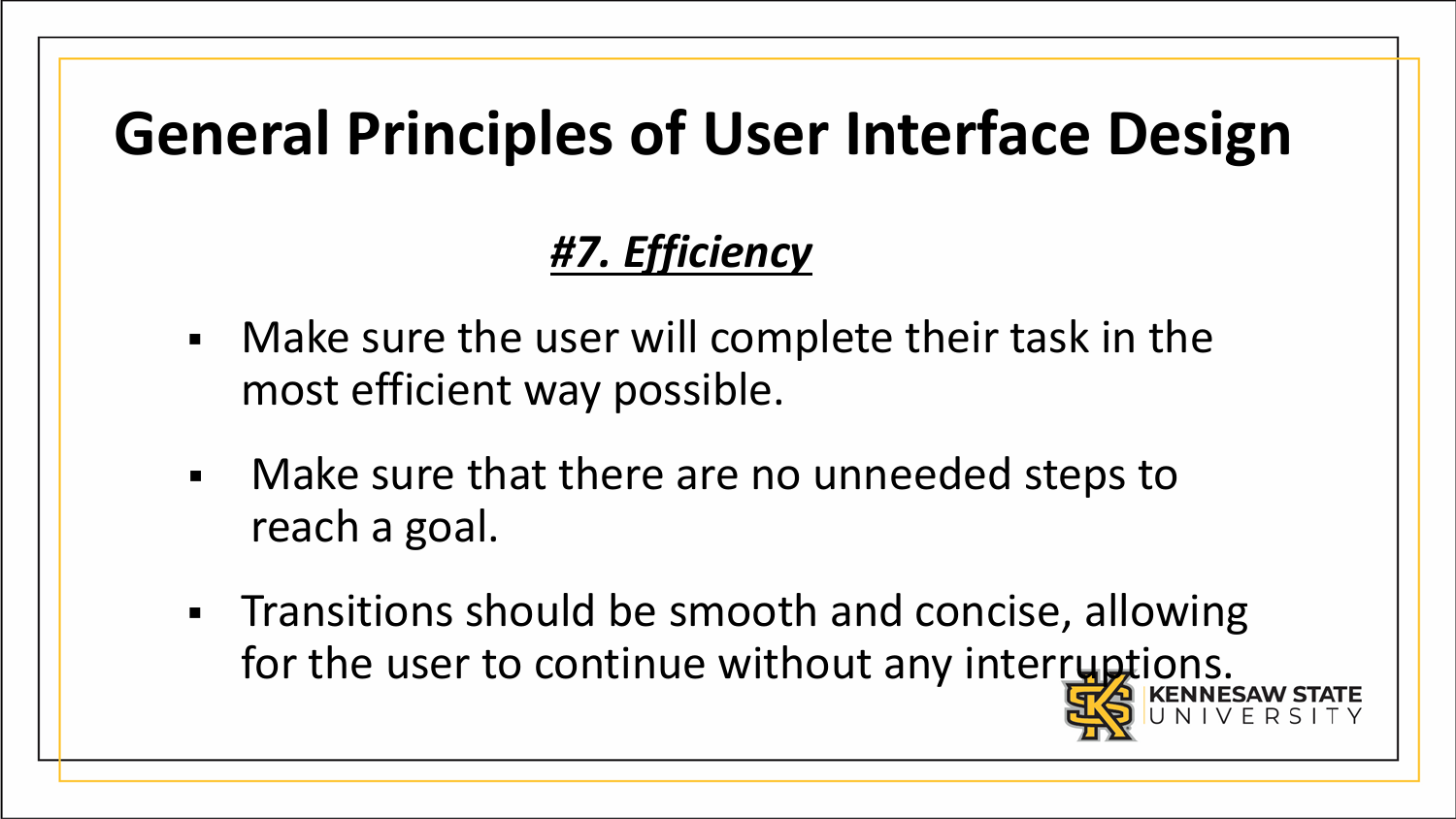### References

- Alsos, O.A.A., & Dabelow, B.D. (2010). Stylus, Finger, or Buttons? A Comparative Evaluation Study of Interaction Techniques for PDAs in Point-of-Care Situations. Trondheim,
- Norway: University of Heidelberg. http://folk.ntnu.no/oleanda/papers/Interaction%20Styles%20(manuscript).pdf
- Bitovi UX & Design. (2017, August 11). Examples of Modular User Interface Design. Retrieved from https://www.youtube.com/watch?v=agPAklO7slY
- BenShneiderman. (2008, January 21). Retrieved July 08, 2019, from https://www.youtube.com/watch?v=CWgPe8VjTsM
- Elegant Themes. 2019, January 9. 10 Rules of Good UI Design to Follow. Retrieved July 08, 2019, from https://www.youtube.com/watch?v=RFv53AxxQAo
- Hoolakian, M. (2018, April 22). Direct Manipulation. Retrieved from https://www.youtube.com/watch?v=cepMzVwLiik
- Jacob, R. J., Leggett, J. J., Myers, B. A., & Pausch, R. (1993). Interaction styles and input/output devices. Behaviour & Information Technology, 12(2), 69-79. https://scholar.google.com/scholar\_url?url=http://www.cs.tufts.edu/~jacob/papers/bit.pdf&hl=en&sa=T&oi=gsb[gga&ct=res&cd=0&d=11766685457526079021&ei=NiIQXcDDLM6\\_yASZ6L2oBQ&scisig=AAGBfm3MySBruAJ87rJVbiUezLfE](https://scholar.google.com/scholar_url?url=http://www.cs.tufts.edu/~jacob/papers/bit.pdf&hl=en&sa=T&oi=gsb-gga&ct=res&cd=0&d=11766685457526079021&ei=NiIQXcDDLM6_yASZ6L2oBQ&scisig=AAGBfm3MySBruAJ87rJVbiUezLfEqbDHOQ) qbDHOQ
- Krusche, Stephan. Bruegge, Bernd. (2014) *User Feedback in Mobile Development*. Technische Universitat Munchen.